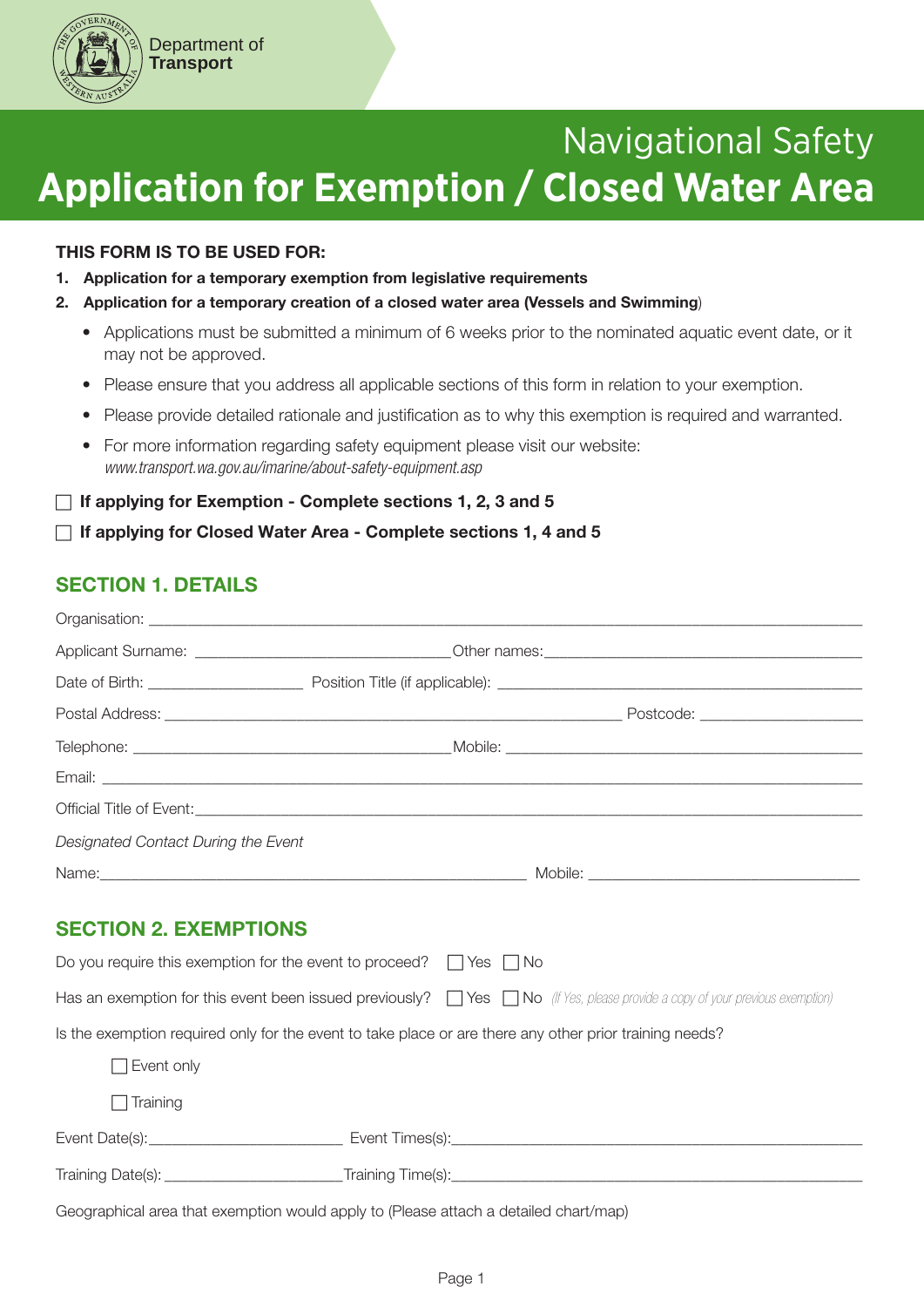# SECTION 3. LEGISLATIVE EXEMPTIONS

| What legislative requirements are you requesting exemption from? (Please check below where applicable and provide<br>supporting comments) |
|-------------------------------------------------------------------------------------------------------------------------------------------|
| <b>SPEED RESTRICTIONS</b> (s.67 WAMA or r.48 NWR) - specify which area (provide coordinates / chart / map)                                |
| Gazetted Speed Limit (s.67 WAMA)                                                                                                          |
| In any water depth of less than 3 metres (r.48 (a) (i) NWR)                                                                               |
| Within 50 metres of a river bank or water's edge (r.48 (a) (ii) NWR)                                                                      |
| Within 15 meters of a vessel underway (r.48 (c) NWR)                                                                                      |
| Within 50 meters of a moored vessel (r. 48 (d) (i) NWR)                                                                                   |
| Within 50 meters of a Jetty or Wharf (r. 48 (d) (iv) NWR)                                                                                 |
| Through an arch of a bridge (r. 48 (e) NWR)                                                                                               |
| □ Competitor vessel: [___] number of craft. □ Safety/support vessel: [___] number of craft.                                               |
| Why would it be unreasonable or impractical to comply with this requirement?                                                              |
| What will you do to mitigate the risks so that the safety of participants / other users are not endangered?                               |
| <b>ENTRY INTO 'CLOSED WATERS' AREA</b> (s.66 WAMA) – specify which area (provide coordinates / charts / map)                              |
| ◯ Competitor vessel: [____] number of craft. │ Safety/support vessel: [___] number of craft.                                              |
| Why would it be unreasonable or impractical to comply with this requirement?                                                              |
| What will you do to mitigate the risks so that the safety of participants / other users are not endangered?                               |
| [ LIFEJACKETS (r.50B / r.52A /r.52BAC NWR) (Personal Flotation Devices or PFDs)                                                           |
| □ Competitor vessel: [___] number of craft. □ Safety/support vessel: [___] number of craft.                                               |
| Why would it be unreasonable or impractical to comply?                                                                                    |
| What will you do to mitigate the risks so that the safety of participants is not endangered?                                              |
|                                                                                                                                           |
| $\Box$ FLARES (r.52B / r.52 BAC / r.52 BAD NWR)                                                                                           |
| □ Competitor vessel: [___] number of craft. □ Safety/support vessel: [___] number of craft.                                               |
| □ Inshore Flare Kit (Only) □ Offshore Flare Kit (Only)                                                                                    |
| Why would it be unreasonable, impractical or unsafe to comply?                                                                            |
| What will you do to mitigate the risks so that the safety of participants is not endangered?                                              |

\_\_\_\_\_\_\_\_\_\_\_\_\_\_\_\_\_\_\_\_\_\_\_\_\_\_\_\_\_\_\_\_\_\_\_\_\_\_\_\_\_\_\_\_\_\_\_\_\_\_\_\_\_\_\_\_\_\_\_\_\_\_\_\_\_\_\_\_\_\_\_\_\_\_\_\_\_\_\_\_\_\_\_\_\_\_\_\_\_\_\_\_\_\_\_\_\_\_\_\_\_\_\_\_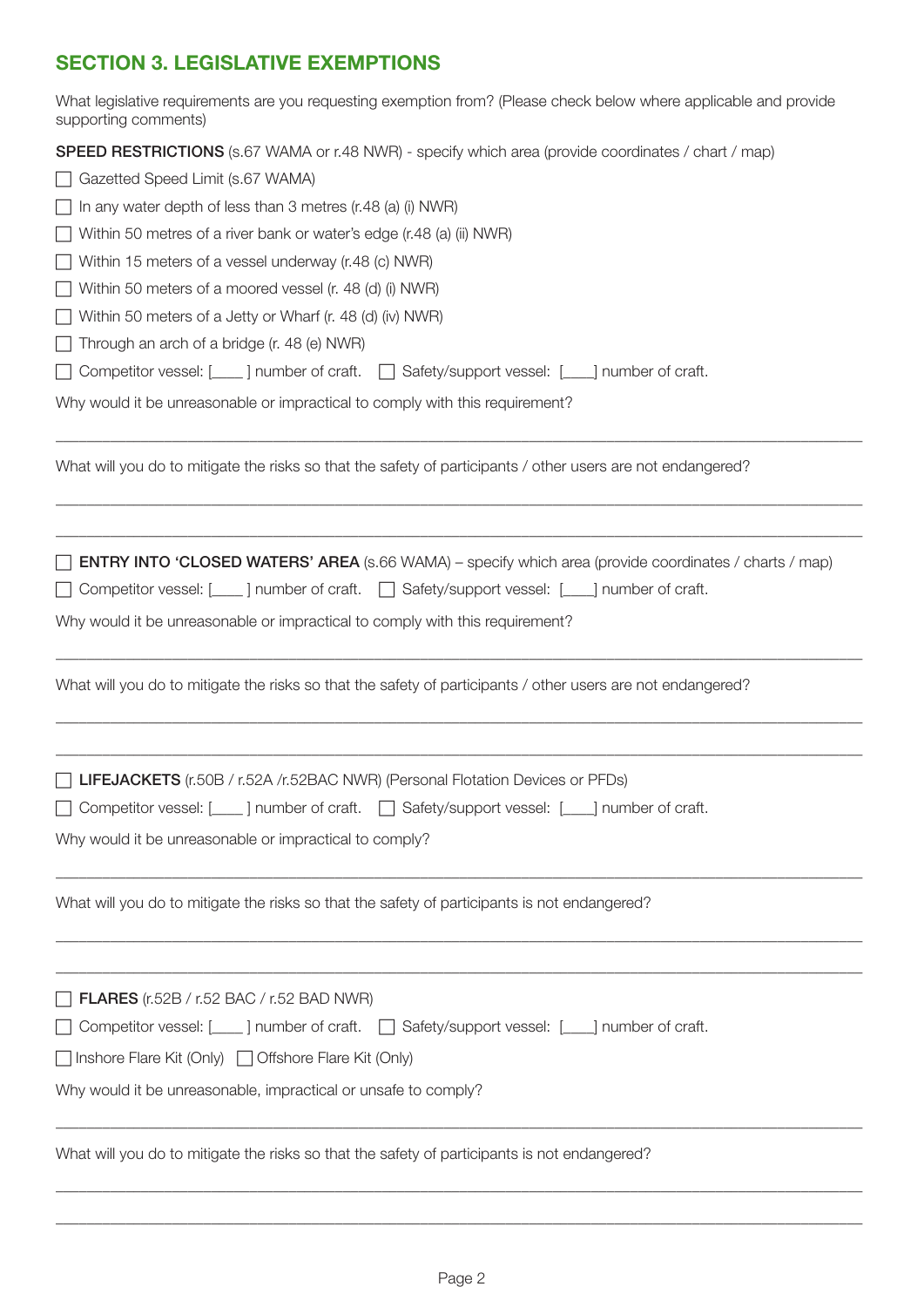| DISTRESS BEACONS (EPIRB / PLB) (r.52BAB / r.52BAC / r.52BAD NWR)                                                                                           |
|------------------------------------------------------------------------------------------------------------------------------------------------------------|
| Competitor vessel: [___] number of craft. [ _] Safety/support vessel: [___] number of craft.                                                               |
| Why would it be unreasonable, impractical or unsafe to comply?                                                                                             |
| What will you do to mitigate the risks so that the safety of participants is not endangered?                                                               |
| <b>ANCHOR</b> (r.52 CA NWR)                                                                                                                                |
| Competitor vessel: [____] number of craft. [ _] Safety/support vessel: [___] number of craft.                                                              |
| Why would it be unreasonable or impractical to comply?                                                                                                     |
| What will you do to mitigate the risks so that the safety of participants is not endangered?                                                               |
| <b>MARINE RADIO</b> (r.52BAA NWR)                                                                                                                          |
| □ Competitor vessel: [___] number of craft. □ Safety/support vessel: [___] number of craft.                                                                |
| Why would it be unreasonable or impractical to comply?                                                                                                     |
| What will you do to mitigate the risks so that the safety of participants is not endangered?                                                               |
| <b>BEYOND 5 NM FROM SHORE</b> (vessels <3.75m eg. Jetski) (r.19(2) NWR)                                                                                    |
| □ Competitor vessel: [___] number of craft. □ Safety/support vessel: [___] number of craft.                                                                |
| Why would it be unreasonable or impractical to comply?                                                                                                     |
| What will you do to mitigate the risks so that the safety of participants is not endangered?                                                               |
| Exemption from equipment or legislative requirements not listed above (please specify below):                                                              |
| Is the exemption request based purely on the grounds of a financial impost to competitors and/ or organisers?<br>No If Yes, please provide details:<br>Yes |
|                                                                                                                                                            |